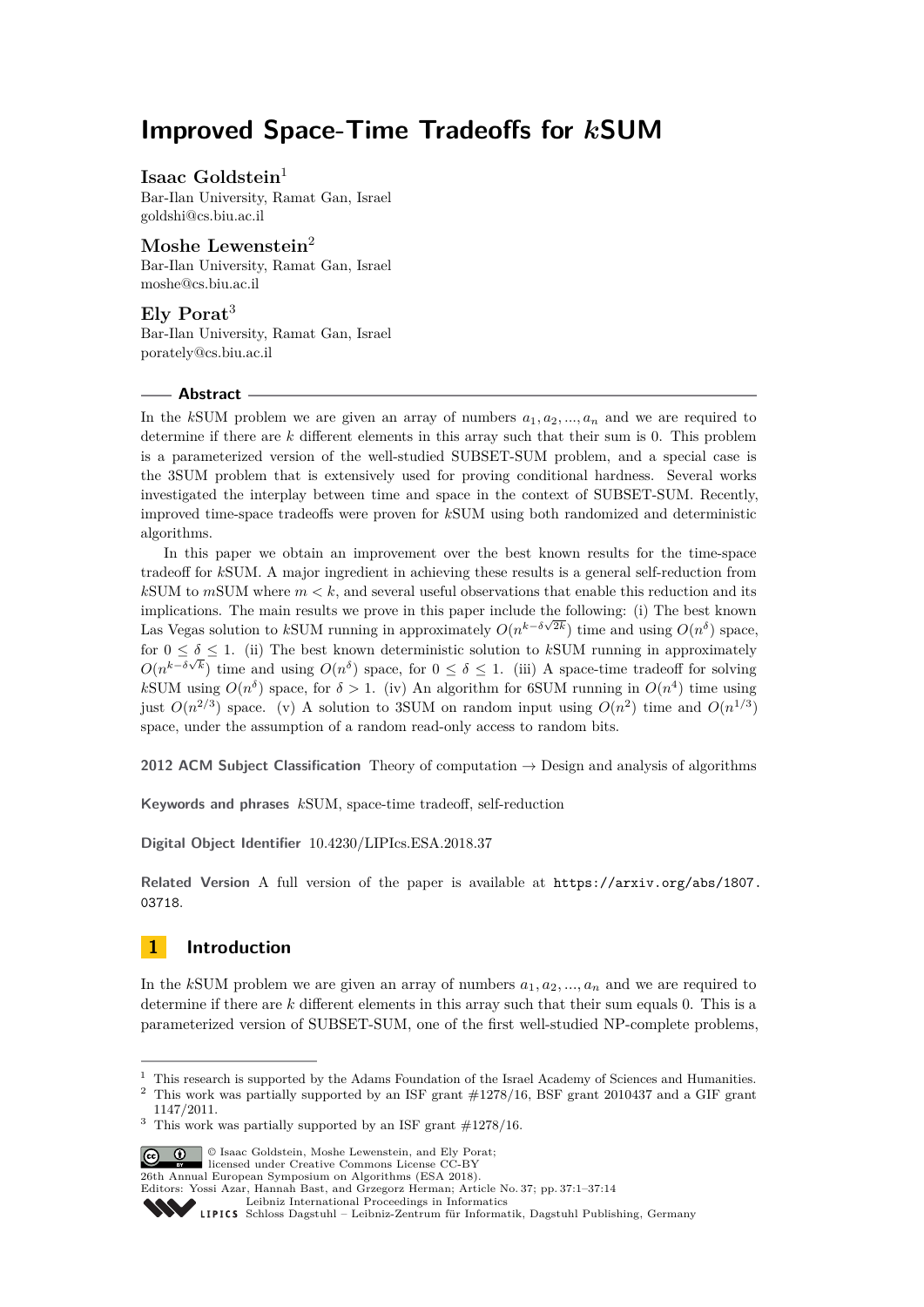### **37:2 Improved Space-Time Tradeoffs for** *k***SUM**

which also can be thought of as a special case of the famous KNAPSACK problem [\[18\]](#page-13-1). A special case of *k*SUM is the 3SUM problem which is extensively used to prove conditional lower bounds for many problems, including: string problems [\[3,](#page-12-0) [5,](#page-12-1) [14,](#page-12-2) [19\]](#page-13-2), dynamic problems [\[2,](#page-12-3) [21\]](#page-13-3), computational geometry problems [\[9,](#page-12-4) [13\]](#page-12-5), graph problems [\[1,](#page-12-6) [4,](#page-12-7) [19\]](#page-13-2) etc.

The *k*SUM problem can be trivially solved in  $O(n^k)$  time using  $\tilde{O}(1)$  space (for constant *k*), or in  $O(n^{\lceil k/2 \rceil})$  time using  $O(n^{\lceil k/2 \rceil})$  space. It is known that there is no solution to *kSUM* with  $n^{o(k)}$  running time, unless the Exponential Time Hypothesis is false [\[22\]](#page-13-4). However, a central goal is to find the best tradeoff between time and space for *k*SUM. Specifically, it is interesting to have a full understanding of questions like: What is the best running time we can achieve by allowing at most *linear* space? How can the running time be improved by using  $O(n^2)$ ,  $O(n^3)$  or  $O(n^{10})$  space? Can we get any improvement over  $O(n^k)$  running time for almost constant space or use less space for  $O(n^{\lceil k/2 \rceil})$  time solution? What is the best time-space tradeoff for interesting special cases like 3SUM? Questions of this type guided a line of research work and motivate our paper.

One of the first works on the time-space tradeoff of *k*SUM and SUBSET-SUM is by Shamir and Schroeppel [\[23\]](#page-13-5). They showed a simple reduction from SUBSET-SUM to *k*SUM. Moreover, they presented a deterministic solution to 4SUM running in  $O(n^2)$  time using  $O(n)$ space. They used these solution and reduction to present an  $O^*(2^{n/2})$  time and  $O^*(2^{n/4})$ space algorithm for SUBSET-SUM. Furthermore, they demonstrate a space-time tradeoff curve for SUBSET-SUM by a generalized algorithm. More recently, a line of research work improved the space-time tradeoff of Shamir and Schroeppel by using randomization. This includes works by Howgrave-Graham and Joux [\[17\]](#page-12-8), Becker et al. [\[10\]](#page-12-9) and Dinur et al. [\[12\]](#page-12-10) on random instances of SUBSET-SUM, and a matching tradeoff curve for worst-case instances of SUBSET-SUM by Austrin et al. [\[6\]](#page-12-11).

Wang [\[24\]](#page-13-6) used randomized techniques to improve the space-time tradeoff curve for *kSUM.* Specifically, he presented a Las Vegas randomized algorithm for 3SUM running in  $\tilde{O}(n^2)$  time using just  $\tilde{O}(\sqrt{n})$  space. Moreover, for general *k* he demonstrated a Monte Carlo algorithm for *kSUM* that uses  $O(n^{\delta})$  space using approximately  $O(n^{k-\delta\sqrt{2k}})$  time, for  $0 \leq \delta \leq 1$ . Lincoln et al. [\[20\]](#page-13-7) achieved  $O(n^2)$  time and  $\tilde{O}(\sqrt{n})$  space *deterministic* solution for 3SUM. For general  $k$ SUM ( $k \geq 4$ ), they obtained a deterministic algorithm running in  $O(n^{k-3+4/(k-3)})$  time using linear space and  $O(n^{k-2+2/k})$  time using  $O(\sqrt{n})$  space.

Very recently, Bansal et al. [\[7\]](#page-12-12) presented a randomized solution to SUBSET-SUM running in  $O<sup>*</sup>(2<sup>0.86n</sup>)$  time and using just polynomial space, under the assumption of a random read-only access to exponentially many random bits. This is based on an algorithm that determines whether two given lists of length *n* with integers bounded by a polynomial in *n* share a common value. This problem is closely related to 2SUM and they proved it can be solved using  $O(\log n)$  space in significantly less than  $O(n^2)$  time if no value occurs too often in the same list (under the assumption of a random read-only access to random bits). They also used this algorithm to obtain an improved solution for *k*SUM on random input.

Finally, it is worth mentioning that recent works by Goldstein et al. [\[15,](#page-12-13) [16\]](#page-12-14) consider the space-time tradeoff of data structures variants of 3SUM and other related problems.

### **1.1 Our Results**

In this paper we improve the best known bounds for solving *k*SUM in both (Las Vegas) randomized and deterministic settings. A central component in our results is a general *self-reduction* from  $k$ SUM to  $m$ SUM for  $m < k$ :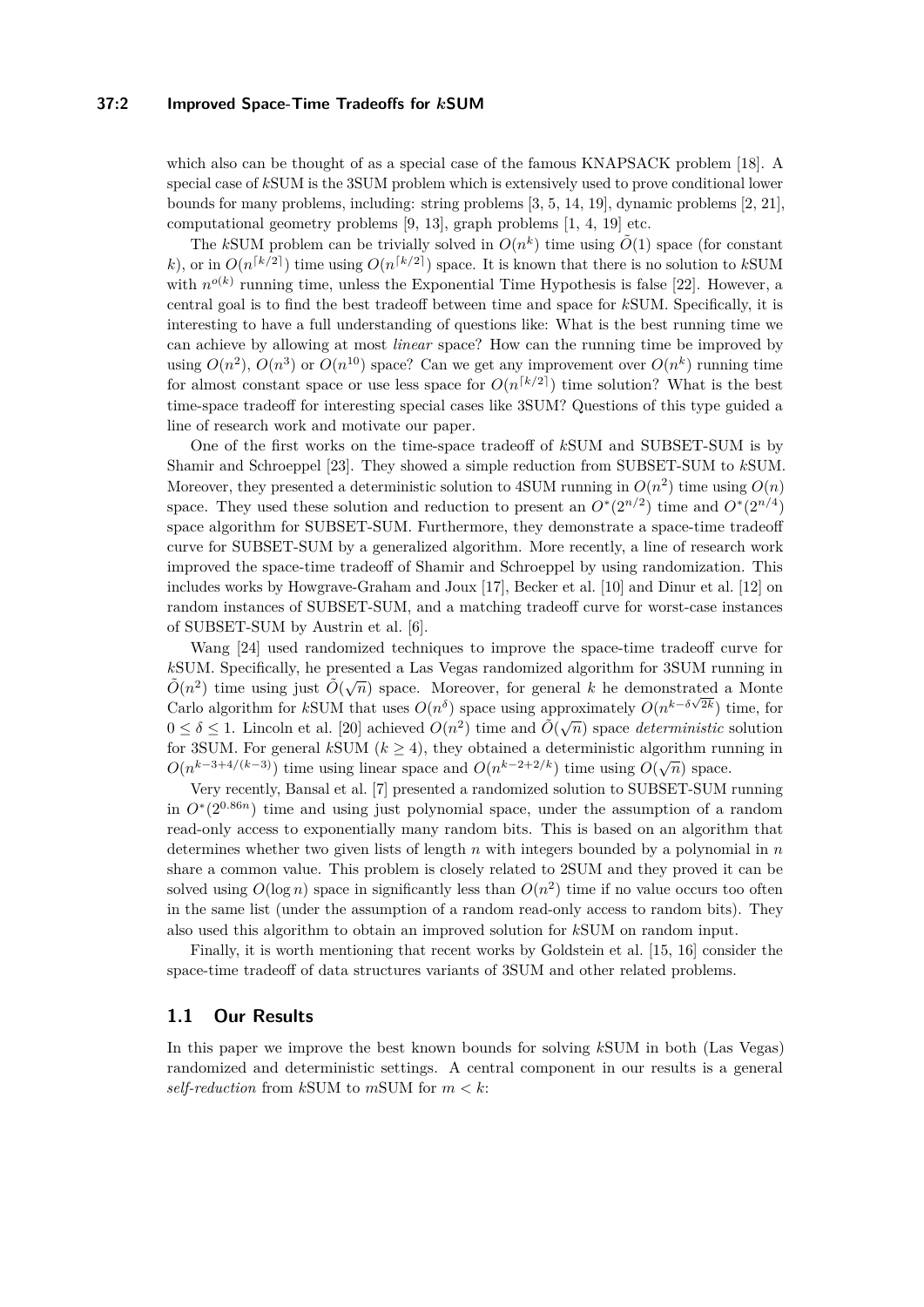<span id="page-2-2"></span>I **Theorem 1.** *There is a self-reduction from one instance of kSUM with n integers in each array to O*(*n* (*k/m*−1)(*m*−*δ*) ) *instances of mSUM (reporting) with n integers in each array*  $and$   $O(n^{(k/m-1)(m-\delta)})$  *instances of*  $\lceil \frac{k}{m} \rceil$  *SUM with*  $n^{\delta}$  *integers in each array, for any integer*  $m < k$  *and*  $0 < \delta \le m$ *.* 

Moreover, we present several crucial observations and techniques that play central role in this reduction and other results of this paper.

For general *k*SUM we obtain the following results:

Using our self-reduction scheme and the ideas by Lincoln et al. [\[20\]](#page-13-7), we obtain a deterministic solution to *k*SUM that significantly improves over the deterministic algorithm by Lincoln at al. [\[20\]](#page-13-7) that runs in  $O(n^{k-3+4/(k-3)})$  time using linear space and  $O(n^{k-2+2/k})$ time using  $O(\sqrt{n})$  space:

**► Theorem 2.** *For*  $k \geq 2$ , *kSUM* can be solved by a deterministic algorithm that runs in  $O(n^{k-\delta g(k)})$  *time using*  $O(n^{\delta})$  *space, for*  $0 \leq \delta \leq 1$  *and*  $g(k) \geq \sqrt{k} - 2$ *.* 

By allowing randomization we have the following result:

<span id="page-2-0"></span>► **Theorem 3.** *For*  $k \geq 2$ , *kSUM* can be solved by a Las Vegas randomized algorithm that *runs in*  $O(n^{k-\delta f(k)})$  *time using*  $O(n^{\delta})$  *space, for*  $0 \leq \delta \leq 1$  *and*  $f(k) \geq \sqrt{2k} - 2$ *.* 

Our Las Vegas algorithm has the same running time and space as Wang's [\[24\]](#page-13-6) Monte Carlo algorithm. The idea is to modify his algorithm using the observations and techniques from our self-reduction scheme.

We also consider solving kSUM using  $O(n^{\delta})$  space for  $\delta > 1$ . Using our self-reduction technique and the algorithm from Theorem [3,](#page-2-0) we prove the following:

**► Theorem 4.** *For*  $k \geq 2$ , *kSUM* can be solved by a Las Vegas algorithm that runs in  $O(n^{k-\sqrt{\delta}f(k)})$  *time using*  $O(n^{\delta})$  *space, for*  $\frac{k}{4} \ge \delta > 1$  *and*  $f(k) \ge \sqrt{2k} - 2$ *.* 

Our self-reduction technique can also be applied directly to obtain improvements on the space-time tradeoff for special cases of *k*SUM. Especially interesting is the case of 6SUM which can be viewed as a combination of the "easy" 4SUM and the "hard" 3SUM. We obtain randomized algorithms solving 6SUM in  $O(n^3)$  time using  $O(n^2)$  space and in  $O(n^4)$  time using just  $O(n^{2/3})$  space (and not  $O(n)$  as known by previous methods [\[24\]](#page-13-6)).

Finally, combining our techniques with the techniques by Bansal et al. [\[7\]](#page-12-12) we obtain improved space-time tradeoffs for some special cases of *k*SUM on random input, under the assumption of a random read-only access to random bits. One notable result of this flavour is a solution to 3SUM on random input that runs in  $O(n^2)$  time and  $O(n^{1/3})$  space, instead of the  $O(n^{1/2})$  space solutions known so far [\[20,](#page-13-7) [24\]](#page-13-6). The last results regarding *kSUM* on random input appear in the full version of this paper.

## <span id="page-2-1"></span>**2 Preliminaries**

In the basic definition of *k*SUM the input contains just one array. However, in a variant of this problem, which is commonly used, we are given *k* arrays of *n* numbers and we are required to determine if there are *k* elements, one from each array, such that their sum equals 0. It is easy to verify that this variant is equivalent to *k*SUM in terms of time and space complexity. We also note that the choice of 0 is not significant, as it can be easily shown that the problem is equivalent in terms of time and space complexity even if we put any other constant *t*, called the *target number*, instead of 0. Throughout this paper we consider *k*SUM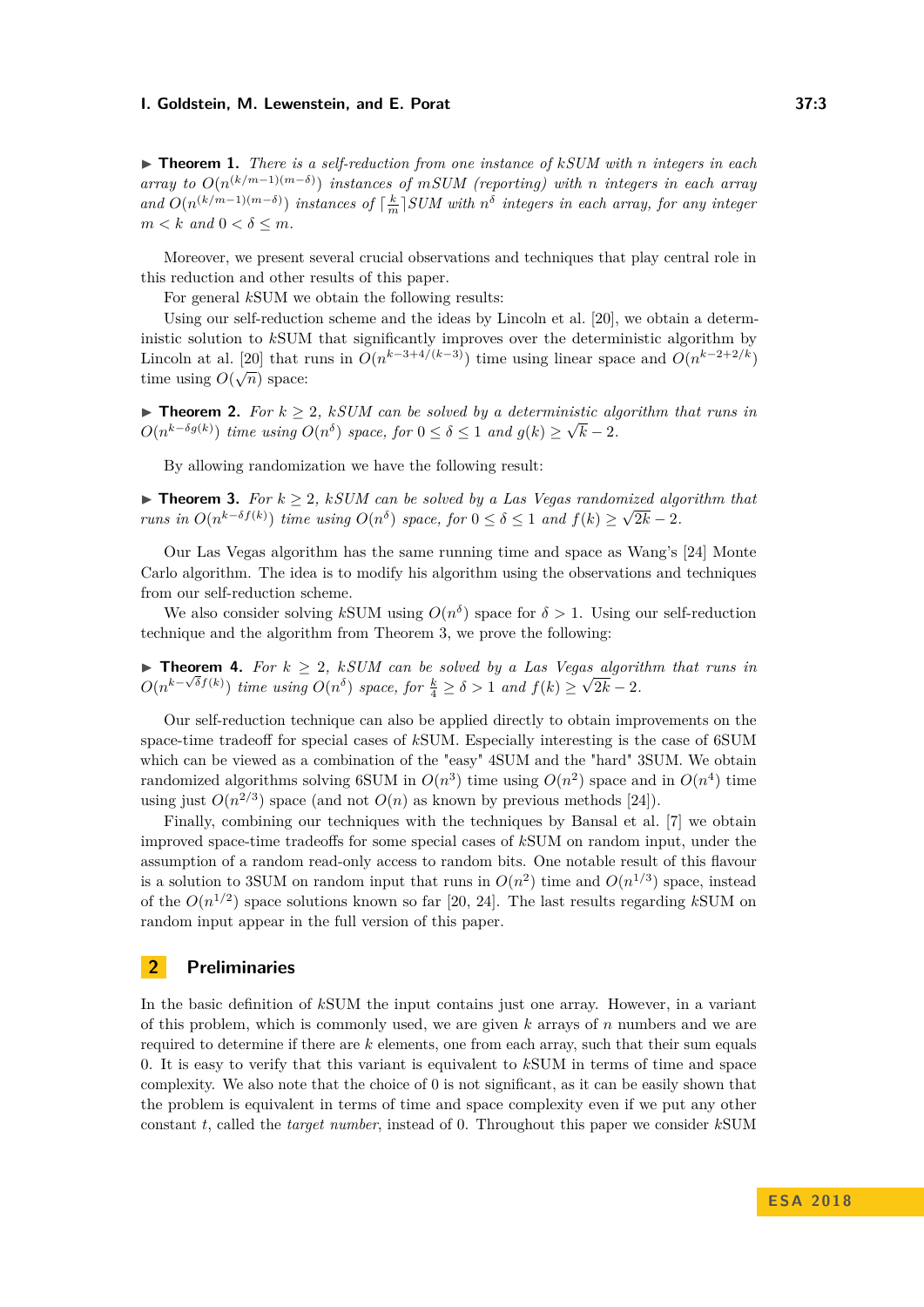### **37:4 Improved Space-Time Tradeoffs for** *k***SUM**

with *k* arrays and a target value *t*. We also consider the *reporting* version of *k*SUM in which we need to report *all* subsets of *k* elements that sum up to 0 or some other constant *t*.

All the randomized algorithms in this paper solve *k*SUM on input arrays that contain *integer* numbers. The target number *t* is also assumed to be an integer. This assumption was also used in previous papers considering the space-time tradeoff for *k*SUM (see [\[24\]](#page-13-6)). The deterministic solution we present is the only one that works even for *k*SUM on real numbers.

Let  $\mathcal H$  be a family of hash functions from [*u*] to [*m*] ([*u*] is some unbounded universe).  $\mathcal H$  is called *linear* if for any  $h \in \mathcal{H}$  and any  $x_1, x_2 \in [u]$ , we have  $h(x_1) + h(x_2) \equiv h(x_1 + x_2) \pmod{m}$ . H is called *almost-linear* if for any  $h \in \mathcal{H}$  and any  $x_1, x_2 \in [u]$ , we have either  $h(x_1) + h(x_2) \equiv$  $h(x_1 + x_2) + c_h \pmod{m}$ , or  $h(x_1) + h(x_2) \equiv h(x_1 + x_2) + c_h + 1 \pmod{m}$ , where  $c_h$  is an integer that depends only on the choice of *h*. Throughout this paper we will assume that *h* is linear as almost linearity will just add a constant factor cost to the running time and a change in the offsets which can be easily handled. For a function  $h : [u] \to [m]$  and a set  $S \subset [u]$ where  $|S| = n$ , we say that  $i \in [m]$  is an overflowed value of h if  $|\{x \in S : h(x) = i\}| > 3n/m$ . H is called *almost-balanced* if for a random  $h \in \mathcal{H}$  and any set  $S \subset [u]$  where  $|S| = n$ , the expected number of elements from *S* that are mapped to overflowed values is  $O(m)$  (for more details see [\[8,](#page-12-15) [11,](#page-12-16) [19,](#page-13-2) [24\]](#page-13-6)). There are concrete constructions of hash families that are almost-linear and almost-balanced [\[19,](#page-13-2) [24\]](#page-13-6). In the Las Vegas algorithms in this paper, we assume, in order for the presentation to be clear, that an almost-balanced hash function can become balanced (which means that there are no overflowed values at all). The full details of how this can be done in our Las Vegas algorithm appear in the full version of this paper.

# <span id="page-3-0"></span>**3 Self-Reduction From** *k***SUM to** *m***SUM**

We demonstrate a general efficient reduction from a single instance of *k*SUM to many instances of  $m$ SUM (reporting) and  $\lceil \frac{k}{m} \rceil$ SUM for  $m < k$ :

I **Theorem 1.** *There is a self-reduction from one instance of kSUM with n integers in each*  $array to O(n^{(k/m-1)(m-\delta)})$  *instances of mSUM (reporting) with n integers in each array and*  $O(n^{(k/m-1)(m-\delta)})$  *instances of*  $\lceil \frac{k}{m} \rceil$ *SUM with*  $O(n^{\delta})$  *integers in each array, for any integer*  $m < k$  *and*  $0 < \delta \leq m$ *.* 

**Proof.** Given an instance of *kSUM* that contains *k* arrays  $A_1, A_2, ..., A_k$  with *n* integers in each of them and a target number *t*, we do the following (for now, we assume that *k* is a multiple of *m*. Notice that *k* and *m* are considered as constants):

- **1.** Partition the *k* arrays into *k/m* groups of *m* arrays. We denote the *i*th group in this partition by  $G_i$ .
- **2.** Pick an almost-linear almost-balanced hash function  $h: [u] \to [n^{m-\delta}]$  and apply it to each element in every array ([*u*] is some unbounded universe).
- **3.** For each possible choice of  $t_1, t_2, ..., t_{k/m-1}$  ∈  $[n^{m-δ}]$ :
	- **3.1** Find in each group  $G_i$  all m-tuples  $(a_{(i-1)m+1}^{j_1}, a_{(i-1)m+2}^{j_2},...,a_{im}^{j_m}),$  where  $a_x^j$  is the *j*th element in  $A_x$ , such that  $h(a_{(i-1)m+1}^{j_1} + a_{(i-1)m+2}^{j_2} + ... + a_{im}^{j_m}) = t_i$ . We can find these *m*-tuples by solving *m*SUM reporting with group *G<sup>i</sup>* (after applying *h*) and the target number  $t_i$ . All *m*-tuples that are found are saved in a list  $L_i$  ( $L_i$  contains  $m$ -tuples that are found for a specific choice of  $t_i$ , after this choice is checked, as explained below, they are replaced by *m*-tuples that are found for a new choice of *ti*).
	- **3.2** For  $G_{k/m}$ , find all *m*-tuples  $(a_{k-m+1}^{j_1}, a_{k-m+2}^{j_2},...,a_k^{j_m})$ , such that  $h(a_{k-m+1}^{j_1} + a_{k-m+2}^{j_2} + ... + a_k^{j_m}) = t_{k/m}$ . We can find these *m*-tuples by solving *m*SUM reporting with group  $G_{k/m}$  (after applying *h*) and the target number  $t_{k/m}$ .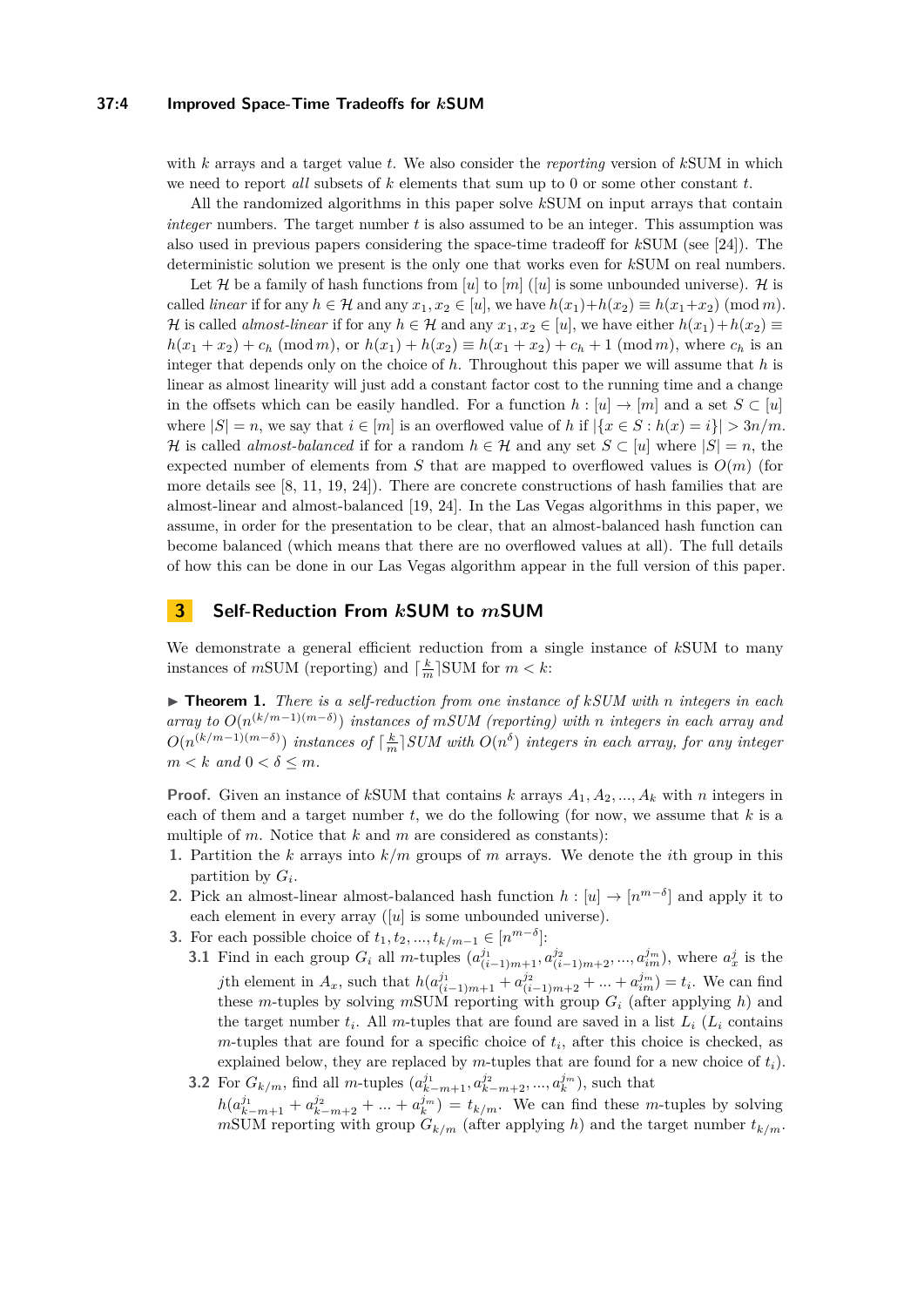All *m*-tuples that are found are saved in the list  $L_{k/m}$ . The value of the target number  $t_{k/m}$  is fully determined by the values of  $t_i$  we choose for the other groups, as the overall sum must be  $h(t)$  in order for the original sum of elements to be  $t$ . Therefore, for  $G_{k/m}$  the target value is  $t_{k/m} = h(t) - \sum_{i=1}^{k/m-1} t_i$ .

- **3.3** For every  $i \in [k/m]$ , create an array  $B_i$ . For each *m*-tuple in  $L_i$ , add the sum of the elements of this tuple to *B<sup>i</sup>* .
- **3.4** Solve a  $\frac{k}{m}$ SUM instance with arrays  $B_1, B_2, ..., B_{k/m}$  and the target value *t*. If there is a solution to this  $\frac{k}{m}$ SUM instance return 1 - there is a solution to the original *k*SUM instance.
- **4.** Return 0 there is no solution to the original *k*SUM instance.

**Correctness.** If the original *kSUM* instance has a solution  $a_1 + a_2 + ... + a_k = t$  such that  $a_i \in A_i$  for all  $i \in [k]$ , then this solution can be partitioned to  $k/m$  sums:  $a_1 + a_2 + ... + a_m = t'_1$ ,  $a_{m+1} + a_{m+2} + ... + a_{2m} = t'_2,..., a_{k-m+1} + a_{k-m+2} + ... + a_k = t'_{k/m}$  for some integers  $t'_{1}, t'_{2}, \ldots t'_{k/m}$  such that  $t'_{k/m} = t - \sum_{i=1}^{k/m-1} t'_{i}$ . Therefore, by applying a hash function *h*, there is a solution to the original *kSUM* instance only if there are  $t_1, t_2, ..., t_{k/m-1} \in [n^{m-\delta}]$  such that: (a)  $h(a_1 + a_2 + ... + a_m) = t_1$ ,  $h(a_{m+1} + a_{m+2} + ... + a_{2m}) = t_2,..., h(a_{k-m+1} + a_{k-m+2} + ... + a_{m+n})$  $\dots + a_k$  =  $t_{k/m}$  (b) For all *i*,  $t_i = h(t'_i)$ . This is exactly what is checked in step 3. However, as the hash function *h* may cause false-positives (that is, we may have  $t_1, t_2, ..., t_{k/m-1} \in [n^{m-\delta}]$ such that their sum is  $h(t)$  and  $h(a_1 + a_2 + ... + a_m) = t_1$ ,  $h(a_{m+1} + a_{m+2} + ... + a_{2m}) = t_2,...$  $h(a_{k-m+1} + a_{k-m+2} + ... + a_k) = t_{k/m}$ , but  $a_1 + a_2 + ... + a_k \neq t$ , we need to verify each candidate solution. This is done in step (3.4).

The correctness of using *m*SUM (reporting) in steps (3.1) and (3.2) is due to the *linearity* property of *h* (see the note in Section [2\)](#page-2-1). This linearity implies that finding all *m*-tuples in  $G_i$  such that  $h(a_{(i-1)m+1}^{j_1} + a_{(i-1)m+2}^{j_2} + ... + a_{im}^{j_m}) = t_i$  is equivalent to finding all m-tuples in  $G_i$  such that  $h(a_{(i-1)m+1}^{j_1}) + h(a_{(i-1)m+2}^{j_2}) + \dots + h(a_{im}^{j_m}) = t_i$ .

Regarding steps (3.3) and (3.4) we have the following observation:

I **Observation 1.** *The number of m-tuples that are saved in steps (3.1) and (3.2) in some*  $L_i$  *for each possible value of*  $t_i$  *is no more than*  $O(n^{\delta})$ *.* 

The total number of *m*-tuples in some group  $G_i$  is  $n^m$ . As *h* is an almost-*balanced* hash function (that can become balanced as it is explained in detail in the full version of this paper) with range  $[n^{m-\delta}]$ , the number of *m*-tuples that *h* applied to the sum of their elements equals  $t_i$  is expected to be at most  $O(n^{\delta})$ . However, this is true only if all these *m*-tuples have a different sum of elements. Unfortunately, there may be many *m*-tuples that the sum of their elements is equal, so all these  $m$ -tuples are mapped by  $h$  to the same value  $t_i$ . Nevertheless, tuples with equal sum of elements are all the same for our purposes (we do not need duplicate elements in any  $B_i$ ), as we are interested in the *sum* of elements from all arrays no matter which specific elements sum up to it.

That being said, in steps (3.1) and (3.2) we do not add to *L<sup>i</sup>* every *m*-tuple that the sum of the elements of this tuple is *t<sup>i</sup>* . Instead, for each *m*-tuple that *h* over the sum of its elements equals  $t_i$ , we check if there is already a tuple with the same sum of elements in  $L_i$ and only if there is no such tuple we add our *m*-tuple to *L<sup>i</sup>* . In order to efficiently check for the existence of an *m*-tuple with the same sum in  $L_i$ , we can save the elements of  $L_i$  in a balanced search tree or use some dynamic perfect hashing scheme. We call the process of removing *m*-tuples with same sum from *L<sup>i</sup>* the **removing duplicate sums** process.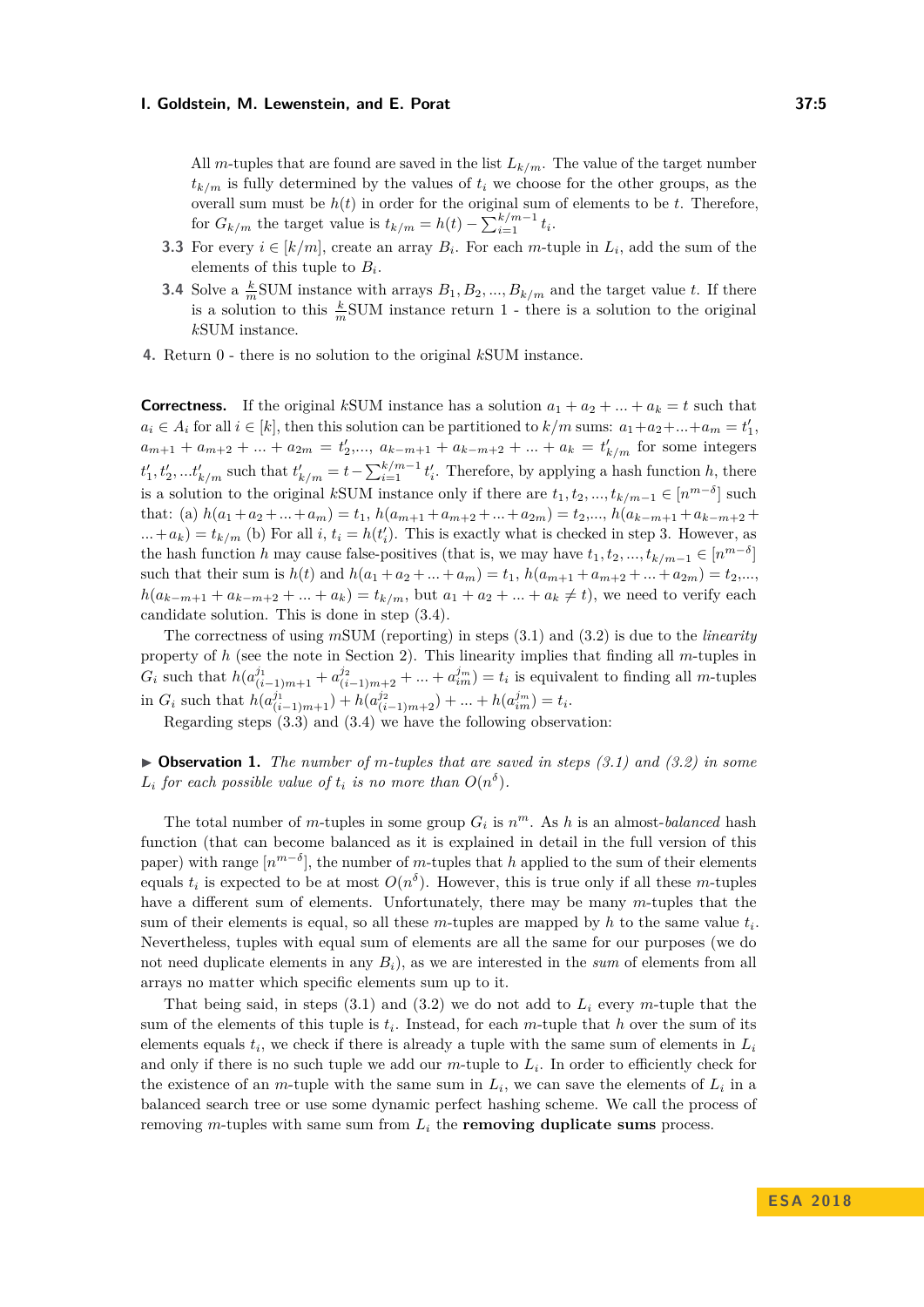### **37:6 Improved Space-Time Tradeoffs for** *k***SUM**

The total number of  $m$ SUM and  $\frac{k}{m}$ SUM instances is determined by the number of possible choices for  $t_1, t_2, ..., t_{k/m-1}$  that is  $O(n^{(k/m-1)(m-\delta)})$ . Notice that *k* and *m* are fixed constants.

**Modifications in the self-reduction for**  $k$  **that is not a multiple of**  $m$ **.** In case  $k$  is not a multiple of *m*, we partition the *k* arrays into  $\lceil k/m \rceil$  groups such that some of them have *m* arrays and the others have *m*−1 arrays. In any case when we partition into groups of unequal size the range of the hash function  $h$  is determined by the smallest group. If the smallest group has *d* arrays then we use  $h : [u] \to [n^{d-\delta}]$ . Using this *h* for groups of size *d*, we get all *d*-tuples that *h* applied to their sum of elements equals some constant  $t_i$ . We expect  $O(n^{\delta})$ such tuples (if we exclude d-tuples with the same sum as explained previously). However, for groups with more than *d* arrays, say  $d + \ell$ , we expect the number of  $(d + \ell)$ -tuples that *h* applied to their sum of elements equals  $t_i$  to be  $O(n^{\ell+\delta})$ . Therefore, in order to just save all these tuples we must spend more space than we can afford to use. Therefore, we will only save  $O(n^{\delta})$  of them in each time.

However, in order to be more efficient, we do not start solving  $(d + \ell)$ SUM reporting for every  $O(n^{\delta})$  tuples we report on. Instead, we solve  $(d+\ell)$ SUM reporting once for all the expected  $O(n^{\ell+\delta})$  ( $d+\ell$ )-tuples that *h* applied to their sum of elements equals  $t_i$ . We do so by pausing the execution of  $(d+\ell)$ SUM reporting whenever we report on  $O(n^{\delta})$  tuples. After handling the reported tuples we resume the execution of the paused  $(d + \ell)$ SUM reporting. We call this procedure of reporting on demand a partial output of the recursive calls, the **paused reporting** process.

As noted before, the number of  $(d + \ell)$ -tuples that *h* applied to their sum of elements equals  $t_i$  may be greater than  $O(n^{\ell+\delta})$ , because there can be many  $(d+\ell)$ -tuples that the sum of their elements is equal. We argued that we can handle this by saving only those tuples that the sum of their elements is unequal. However, in our case we save only  $O(n^{\delta})$ tuples out of  $O(n^{\ell+\delta})$  tuples, so we do not have enough space to make sure we do not save tuples that their sums were already handled. Nevertheless, the fact that we repeat handling tuples with the same sum of elements is not important since we anyway go over all possible tuples in our  $(d+\ell)$ SUM instance. The only crucial point is that in the last group that its target number is fixed, we have only  $O(n^{\delta})$  elements for each  $t_{\lceil k/m \rceil}$ . This is indeed what happens if we take that group to be the group with the *d* arrays (the smallest group). We call this important observation the **small space of fixed group** observation. That being said, our method can be applied even in case we partition to groups of unequal number of  $\blacksquare$  arrays.

Using this self-reduction scheme we obtain the following Las Vegas solution to *k*SUM:

▶ **Lemma 5.** *For*  $k \geq 2$ , *kSUM* can be solved by a Las Vegas algorithm following a self*reduction scheme that runs in*  $O(n^{k-\delta f(k)})$  *time using*  $O(n^{\delta})$  *space, for*  $0 \leq \delta \leq 1$  *and*  $f(k) \ge \sum_{i=1}^{\log \log k} k^{1/2^i} - \log \log k - 2.$ 

**Proof.** Using our self-reduction from Theorem [1,](#page-2-2) we can reduce a single instance of *k*SUM to many instances of  $m$ SUM and  $\frac{k}{m}$ SUM for  $m < k$ . These instances can be solved recursively by applying the reduction many times.

**Solving the base case.** The base case of the recursion is 2SUM that can be solved in the following way: Given two arrays  $A_1$  and  $A_2$ , each containing *n* numbers, our goal is to find all pairs of elements  $(a_1, a_2)$  such that  $a_1 \in A_1, a_2 \in A_2$  and  $a_1 + a_2 = t$ . This can be done easily in  $\tilde{O}(n)$  time and  $O(n)$  space by sorting  $A_2$  and finding for each element in  $A_1$  a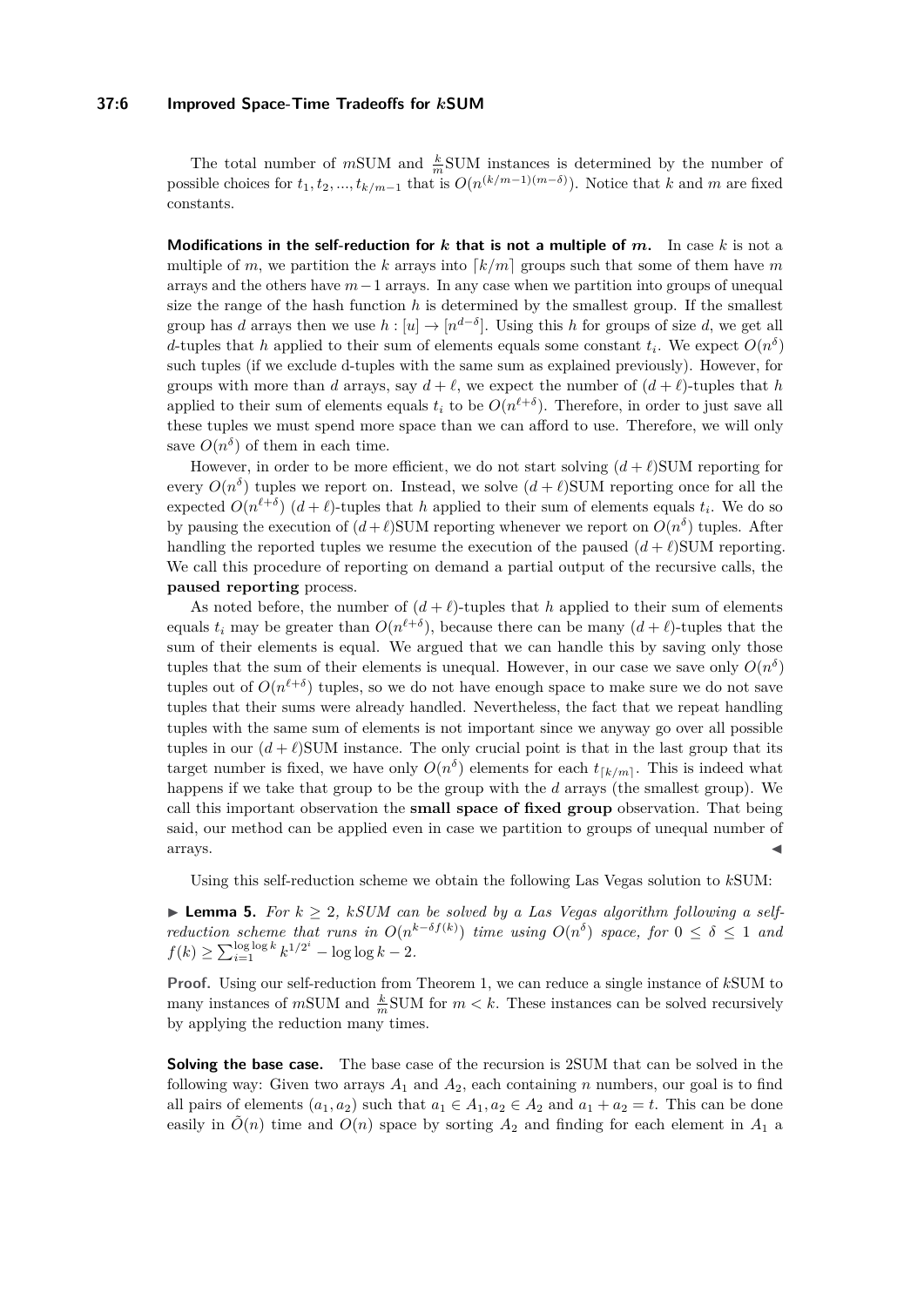matching element in  $A_2$  using binary search. If we want to use only  $O(n^{\delta})$  space we can do it by sorting only  $O(n^{\delta})$  elements from  $A_2$  each time and finding among the elements of  $A_1$  a matching pair. This is done by scanning all elements of  $A_1$  and binary searching the sorted portion of  $A_2$ . The total time for this procedure is  $\tilde{O}(n^{2-\delta})$ . Using hashing, following the general scheme we described previously, we can also obtain the same space-time tradeoff. We apply  $h: [u] \to [n^{1-\delta}]$  to all elements of  $A_1$  and  $A_2$ . For each value  $t_1 \in [n^{1-\delta}]$  we find all elements  $a_i \in A_1$  such that  $h(a_i) = t_1$  and all elements  $a_i \in A_2$  such that  $h(a_i) = h(t) - t_1$ . These elements form two arrays with  $O(n^{\delta})$  elements in expectation, as we use an almost balanced hash function. These arrays serve as a 2SUM instance with  $O(n^{\delta})$  elements, which we can solve by the regular (almost) linear time and linear space algorithm mentioned before. That being said, we get an  $\tilde{O}(n^{2-\delta})$  time and  $O(n^{\delta})$  space algorithm to solve 2SUM for any  $0 \leq \delta \leq 1$ .

We now analyse the running time of this solution. Denote by  $T(k, n, s)$  the time needed to solve *kSUM* on input arrays of size *n* with space usage at most  $O(s)$ . The full recursive process we have described to solve  $k$ SUM uses  $O(n^{\delta})$  space (notice that the number of levels in the recursion depends only on  $k$  that is considered constant) with the following running time:  $T(k, n, n^{\delta}) = n^{(k/m-1)(m-\delta)}(T(m, n, n^{\delta}) + T(k/m, n^{\delta}, n^{\delta}))$ . In order to solve the running time recursion, we start by solving it for the case that  $\delta = 1$ . For this case we have that  $T(k, n, n) = n^{(k/m-1)(m-1)}(T(m, n, n) + T(k/m, n, n))$ . The best running time in this case is obtained by balancing the two expressions within the parenthesis, which is done by setting  $m =$ √  $\overline{k}$ . We have that  $T(k, n, n) = 2n^{(\sqrt{k}-1)(\sqrt{k}-1)}T(\sqrt{k})$  $\overline{k}, n, n) = 2n^{k-2\sqrt{k}+1}T(\sqrt{k})$ *k, n, n*). Solving this recursion we get that  $T(k, n, n) = O(n^{k - \sum_{i=1}^{\log \log k} k^{1/2^i} + \log \log k})$ .

Now, that we have solved the linear space case we can obtain a solution for any  $\delta < 1$  by plugging in this last result in our recursion. We have that  $T(k, n, n^{\delta}) =$  $n^{(k/m-1)(m-\delta)}(T(m, n, n^{\delta}) + T(k/m, n^{\delta}, n^{\delta})) =$ 

 $n^{(k/m-1)(m-\delta)}(T(m,n,n^{\delta})+O(n^{\delta(k-\sum_{i=1}^{\log\log k}k^{1/2^{i}}+\log\log k}))).$  It turns out that the best running time is obtained by setting  $m = 1$ . For this value of  $m$  we have that  $T(k, n, n<sup>\delta</sup>) =$  $n^{(k-1)(1-\delta)}(T(1,n,n^{\delta}) + O(n^{\delta(k-\sum_{i=1}^{\log\log k} k^{1/2^{i}} + \log\log k})))$  $n^{(k-1)(1-\delta)}(O(n) + O(n^{\delta(k-\sum_{i=1}^{\log\log k} k^{1/2^i} + \log\log k)})) = O(n^{k-\delta\sum_{i=1}^{\log\log k} k^{1/2^i} + \delta(\log\log k + 1) - 1}).$  $\blacktriangleleft$ 

Our self-reduction for the case  $m = 1$  becomes identical to the one presented by Wang [\[24\]](#page-13-6). However, the reduction by Wang is a reduction from *k*SUM to *k*SUM on a smaller input size, whereas our reduction is a general reduction from  $k$ SUM to  $m$ SUM for any  $m < k$ . Therefore, Wang has to present a different algorithm (discussed later in this paper) to solve *k*SUM using linear space. However, as this algorithm is Monte Carlo the whole solution is Monte Carlo. Using our generalized self-reduction we obtain a complete solution to *kSUM*. We have a linear space solution by choosing  $m = \sqrt{k}$  and then we can use it to obtain a Las Vegas solution to *k*SUM for any  $\delta$  < 1 by choosing  $m = 1$ .

Regarding the self-reduction and its implications we should emphasize three points. The first one concerns our removing duplicate sums process. We emphasize that each time we remove a duplicate sum we regard to the *original* values of the elements within that sum. An important point to observe is that duplicate sums that are caused by any hash function along the recursion, which are not duplicate sums according to the original values, do not affect the running time of our reduction. This is because the range of a hash function in a higher level of the recursion is larger than the total number of tuples we have in lower levels of the recursion. Thus, the number of duplicate sums that are caused by some hash function along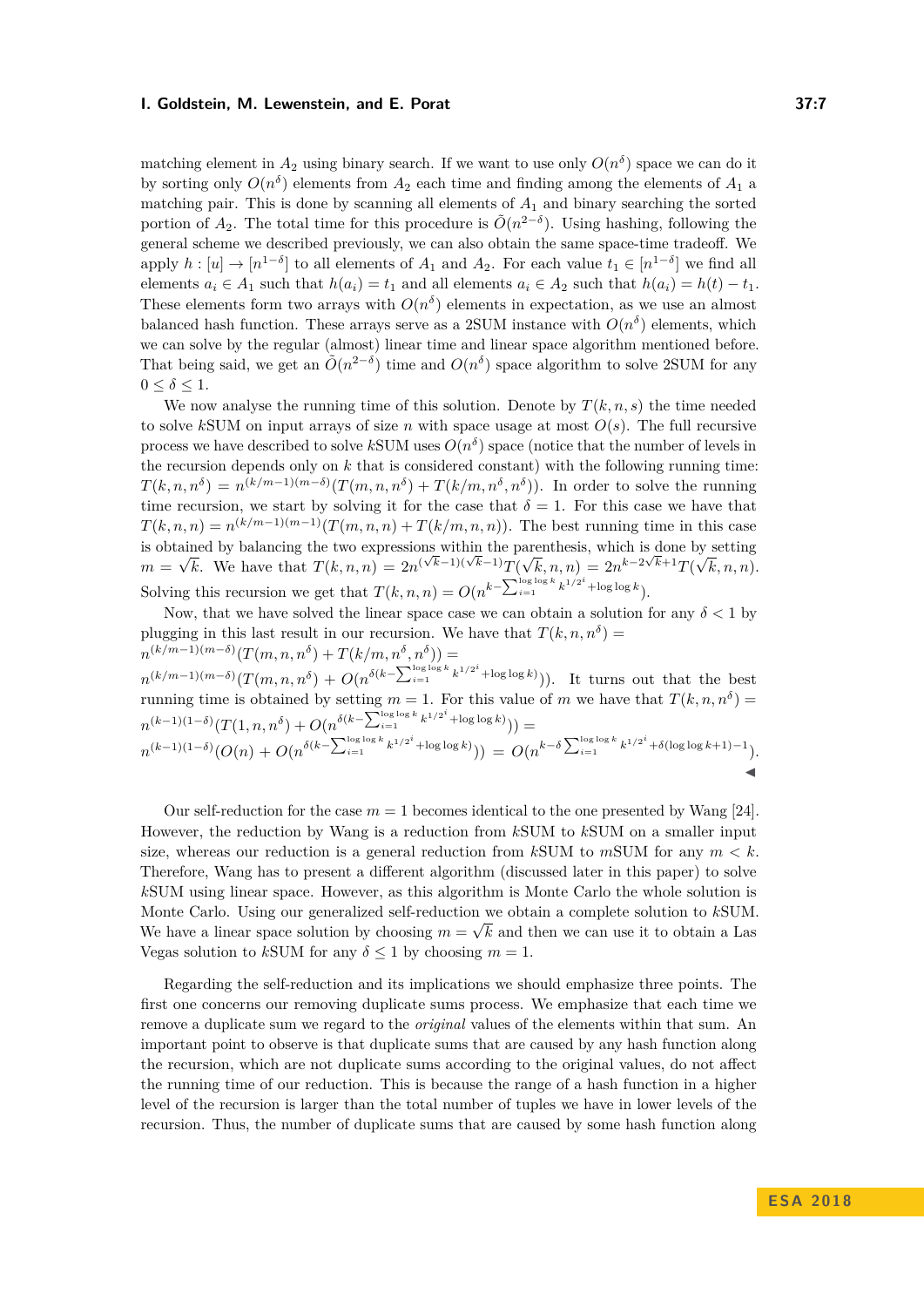### **37:8 Improved Space-Time Tradeoffs for** *k***SUM**

the recursion is not expected to be more than  $O(1)$ . The second issue that we point out is the reporting version of *k*SUM and the output size. In our reduction in the top level of the recursion we solve *k*SUM without the need to report on all solutions. In all other levels of the recursion we have to report on all solutions (expect for duplicate sums). In our analysis we usually omit all references to the output size in the running time (and interchange between *k*SUM and its reporting variant). This is because the total running time that is required in order to report on all solutions is no more than  $O(n^m)$  (for all levels of recursion), which does not affect the total running time as  $m \leq k/2$ . The third issue concerns rounding issues. In the proof of the general self-reduction we presented a general technique of how to handle the situation where *k* is not a multiple of *m*. In order to make presentation clear we omit any further reference to this issue in the proof of the last lemma and the theorem in the next section. However, we emphasize that in the worst case the rounding issue may cause an increase by one in the exponent of the running time of the linear space algorithm. This is justified by the fact that the running time of the linear space algorithm is increased by one in the exponent or remains the same as we move from solving  $k$ SUM to solving  $(k+1)$ SUM. Moreover, the gap between two values of *k*, that the exponent of the running time does not change as we move from solving  $k$ SUM to  $(k + 1)$ SUM, increases as a function of  $k$ . With that in mind, we decrease by one the lower bound on  $f(k)$  and  $g(k)$  in last lemma and the next theorem.

In the following sections we present other benefits of our general self-reduction scheme.

## **4 Improved Deterministic Solution for** *k***SUM**

Using the techniques of [\[20\]](#page-13-7) our randomized solution can be transformed to a deterministic one by imitating the hash function behaviour in a deterministic way. This way we get the following result:

**► Theorem 2.** *For*  $k \geq 2$ , *kSUM* can be solved by a deterministic algorithm that runs in  $O(n^{k-\delta g(k)})$  *using*  $O(n^{\delta})$  *space, for*  $0 \leq \delta \leq 1$  *and*  $g(k) \geq \sqrt{k} - 2$ *.* 

**Proof.** We partition the *k* arrays into *k/m* groups of *m* arrays. We denote the *i*th group in this partition by  $G_i$ . For every group  $G_i$ , there are  $n^m$  sums of m elements, such that each element is from a different array of the *m* arrays in  $G_i$ . We denote by  $SUMS_{G_i}$  the array that contains all these sums. A *sorted part* of a group *G<sup>i</sup>* is a continuous portion of the sorted version of  $SUMS_{G_i}$ . The main idea for imitating the hash function behaviour in a deterministic way is to focus on sorted parts of size  $n^{\delta}$ , one for each of the first  $k/m - 1$ groups. Then the elements from the last group that are candidates to complete the sum to the target number are fully determined. Each time we pick different  $n^{\delta}$  elements out of these elements and form an instance of  $(\frac{k}{m})$ SUM such that the size of each array is  $n^{\delta}$ . The crucial point is that the total number of these instances will be  $O(n^{(k/m-1)(m-\delta)})$  as in the solution that uses hashing techniques. This is proven based on the domination lemma of [\[20\]](#page-13-7) (see the full details in Section 3.1 of [\[20\]](#page-13-7)). Lincoln et al. [\[20\]](#page-13-7) present a corollary of the domination lemma as follows: *Given a kSUM instance*  $L$ *, suppose*  $L$  *is divided into g groups*  $L_1, ..., L_g$ *where*  $|L_i| = n/g$  *for all i*, and *for all*  $a \in L_i$  *and*  $b \in L_{i+1}$  *we have*  $a \leq b$ *. Then there are*  $O(k \cdot g^{k-1})$  *subproblems*  $L'$  *of*  $L$  *such that the smallest*  $kSUM$  *of*  $L'$  *is less than zero and the* largest kSUM of L' is greater than zero. Following our scheme, g in this corollary equals  $n^{m-\delta}$  in our case (there are *g* groups of size  $n^{\delta}$  in each  $SUMS_{G_i}$ ) and the *k* in the corollary is in fact  $k/m$  in our case. Therefore, we get that the total number of instances that have to be checked is indeed  $O(n^{(k/m-1)(m-\delta)})$ .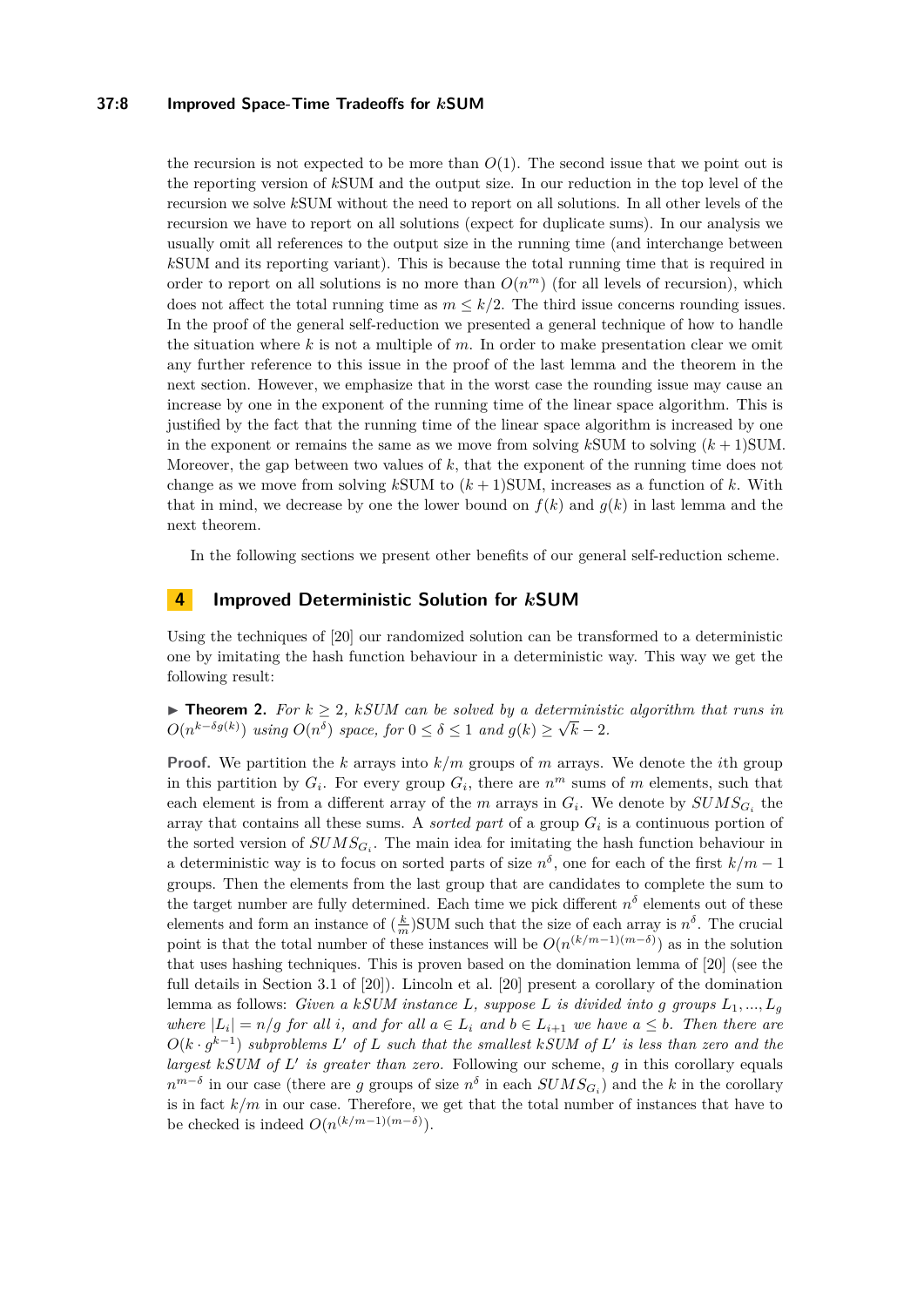In order for this idea to work, we need to obtain a sorted part of size  $n^{\delta}$  from each group  $G_i$ . In this case, we do not have the recursive structure as in the randomized solution because we no longer seek for *m* elements in each group that sum up to some target number, but rather we would like to get a sorted part of each group. However, we can still gain from the fact that we have only  $O(n^{(k/m-1)(m-\delta)})$  instances of  $(\frac{k}{m})$ SUM.

Lincoln et al. [\[20\]](#page-13-7) presented a simple data structure that obtains a sorted part of size  $O(S)$  from an array with *n* elements using  $O(n)$  time and  $O(S)$  space. We can use this data structure in order to obtain a sorted part of  $n^{\delta}$  elements for each group  $G_i$  by considering the elements of the array  $SUMS_{G_i}$ . Consequently, a sorted part of  $n^{\delta}$  elements from  $G_i$  can be obtained using  $O(n^m)$  time and  $O(n^{\delta})$  space.

Putting all parts together we have a deterministic algorithm that solves *k*SUM with the following running time:  $T(k, n, n^{\delta}) = n^{(k/m-1)(m-\delta)}(n^m + T(k/m, n^{\delta}, n^{\delta}))$ . By setting  $m = \sqrt{k}$  we have  $T(k, n, n^{\delta}) = n^{k-\sqrt{k-\delta}} \{n^{\sqrt{k}} + T(\sqrt{k}, n^{\delta}, n^{\delta})\}$ . Solving *kSUM* using linear space can be trivially done using  $n^k$  time. Therefore, we get that  $T(k, n, n^{\delta}) =$  $n^k - \sqrt{k} - \sqrt{k} \delta + \delta(n^{\sqrt{k}} + n^{\delta\sqrt{k}}) = n^{k - \sqrt{k} \delta + \delta}$ .

The last theorem is a significant improvement over the previous results of Lincoln et al. [\[20\]](#page-13-7) that obtain just a small improvement of at most 3 in the exponent over the trivial at. [20] that obtain just a small improvement of at most 5 in the exponent over the trivial<br>solution that uses  $n^k$  time, whereas our solution obtains an improvement of almost  $\sqrt{k}\delta$  in the exponent over the trivial solution.

## <span id="page-8-0"></span>**5 Las Vegas Variant of Wang's Linear Space Algorithm**

Wang [\[24\]](#page-13-6) presented a Monte Carlo algorithm that solves  $(T_j + 1)$ SUM in  $O(n^{T_{j-1}+1})$  time and linear space, where  $T_j = \sum_{i=1}^j i$ . We briefly sketch his solution here in order to explain how to modify it in order to obtain a Las Vegas algorithm instead of a Monte Carlo algorithm. Given an instance of *k*SUM with *k* arrays  $A_1, A_2, ..., A_k$  such that  $k = T_j + 1$ , he partitions the arrays into two groups. The left group contains the first *j* arrays and the right group all the other arrays. An almost-linear almost-balanced hash function *h* is chosen, such that its range is  $m' = \Theta(n^{j-1})$ . The hash function *h* is applied to all elements in all input arrays. Then, the algorithm goes over all possible values  $v_l \in [m']$ . For each such value, the first array of the left group is sorted and for all possible sums of elements from the other  $j-1$ arrays (one element from each array) it is checked (using binary search) if there is an element from the first array that completes this sum to  $v_l$ . If there are  $j$  elements that their hashed values sum up to  $v_l$  they (the original values) are saved in a lookup table *T*. At most  $\Theta(n)$ entries are stored in *T*. After handling the left group the right group is handled. Specifically, if the target value is *t* the sum of elements from the arrays in the right group should be  $h(t) - v_l$  (to be more accurate as our hash function is almost linear we have to check  $O(1)$ ) possible values). To find the  $(k - j)$ -tuples from the right group that sum up to  $h(t) - v_l$ a recursive call is done on the arrays of the right group (using their hashed version) where the target value is  $h(t) - v_l$ . A crucial point is that the algorithm allows the recursive call to return at most  $n^{T_{j-2}+1}$  answers. For each answer that we get back from the recursion, we check, in the lookup table *T*, if the *original* values of the elements in this answer can be completed to a solution that sums up to the target value *t*. The number of answers the algorithm returns is at most *num* which in this case is  $n^{T_{j-1}+1}$ . If there are more answers than *num* the algorithm returns (to the previous level in the recursion).

In order for this algorithm to work, Wang uses a preliminary Monte Carlo procedure that given an instance of *k*SUM creates *O*(log *n*) instances of *k*SUM such that if the original instance has no solution none of these instances has a solution and if it has a solution at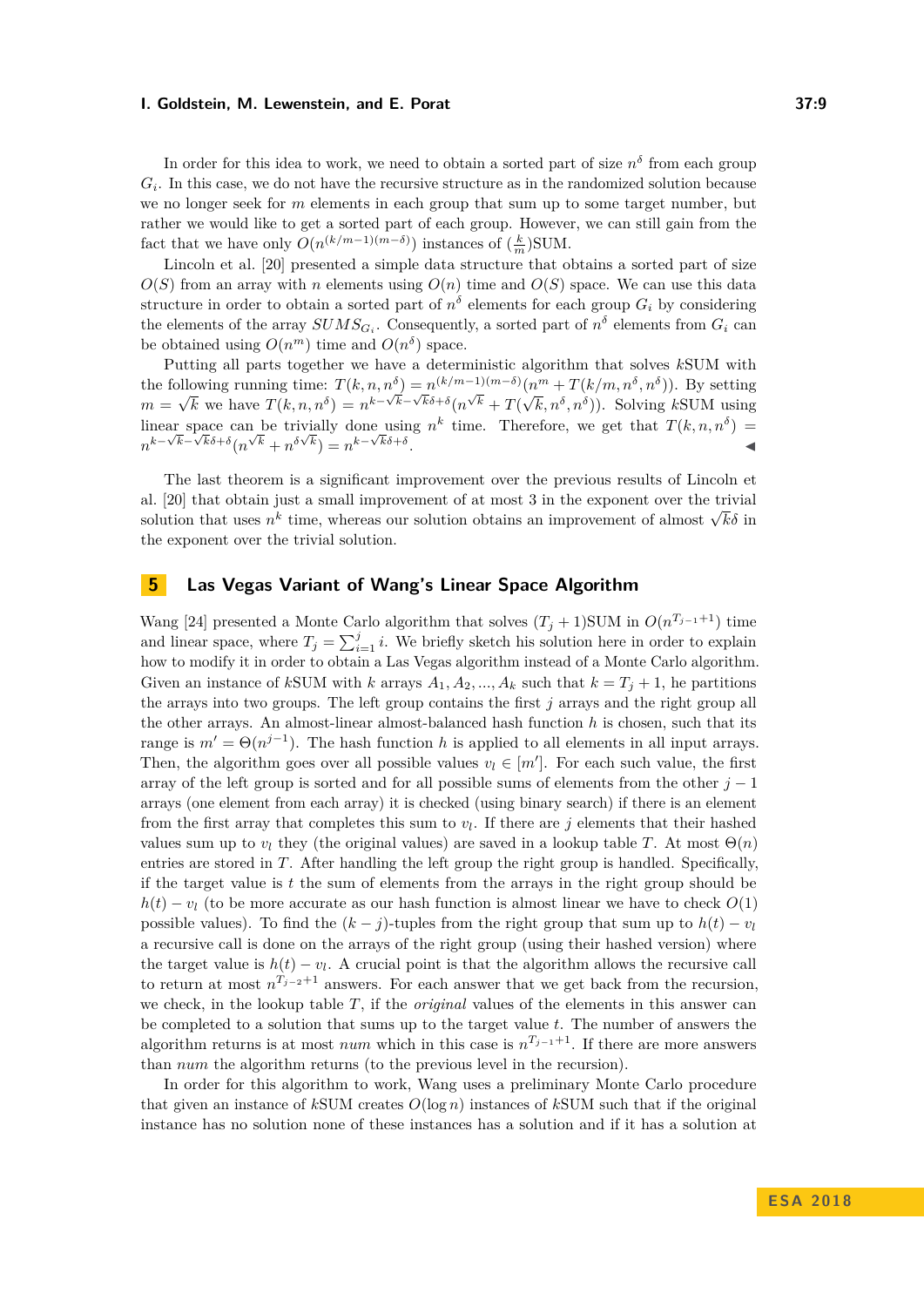#### **37:10 Improved Space-Time Tradeoffs for** *k***SUM**

least one of these instances has a solution but no more than *O*(1) solutions. The guarantee that there are at most  $O(1)$  solutions is needed to ensure that each recursive call is expected to return the right number of solutions. For example, if the algorithm does a recursive call as explained before on  $k - j = T_j + 1 - j = T_{j-1} + 1$  arrays, then we expect that for each value of  $h(t) - v_l$  out of the  $\Theta(n^{j-1})$  possible values, at most  $O((T_{j-1} + 1)/n^{j-1}) = O(n^{T_{j-2}+1})$ answers will be returned from the recursive call. This is because of the almost-balanced property of the hash function. However, if there are many  $(k - j)$ -tuples whose sum is equal (in their original values), then they will be mapped to the same hash value due to the linearity property of the hash function (to be more accurate, as our hash function is almost-linear there are  $O(1)$  possible values that these elements can be mapped to). This is where Wang uses the fact that the new instance of *k*SUM has no more than *O*(1) solutions. The number of answers that is returned from the recursive call can be limited to the expected value, as there are at most  $O(1)$  ( $k - j$ )-tuples that have equal sum and are part of a solution because each one of these sums forms a different solution to our *k*SUM instance and there are at most  $O(1)$  such solutions.

We now explain how to modify this algorithm in order to make it a Las Vegas algorithm. The idea is to use the tools we presented for our general self-reduction. This is done in the following theorem:

**► Theorem 3.** For  $k \geq 2$ , *kSUM* can be solved by a Las Vegas algorithm that runs in  $O(n^{k-\delta f(k)})$  *time using*  $O(n^{\delta})$  *space, for*  $0 \leq \delta \leq 1$  *and*  $f(k) \geq \sqrt{2k-2}$ 

**Proof.** We begin with the algorithm by Wang. The first modification to the algorithm is not to limit the number of answers returned from the recursive call. Let us look at some point in the recursion for which we have *j* arrays in the left group and  $k' - j$  in the right group where the total number of arrays is  $k' = T_j + 1$ . Wang limited the total number of answers we receive from each of the  $n^{j-1}$  recursive calls to be  $n^{k'-j}/n^{j-1} = n^{T_j-j+1}/n^{j-1} = n^{T_{j-2}+1}$ . This is the expected number of answers we expect to get using a balanced hash function where we do not expect to have many duplicate identical sums. However, even if we do not limit the number of answers we get back from a recursive call the total number of answers we receive back from all the  $n^{j-1}$  recursive calls is at most  $n^{T_{j-1}+1}$ . This is simply because the number of arrays in the right group is  $T_{j-1+1}$ . As there can be duplicate sums in this right group the number of answers that we receive from each recursive call (out of the  $\Theta(n^{j-1})$ recursive calls) can be much larger than the number of answers we get from another recursive call. Nevertheless, the total number of answers is bounded by the same number as in Wang's algorithm. Now, considering the left group, for every possible value of  $v_l \in \Theta(n^{j-1})$  we expect the number of *j*-tuples that are their hashed sum is  $v_l$  to be  $O(n)$ . This is true unless we have many equal sums that, as explained before, are all mapped to the same value by *h*. In order to ensure that we save only  $O(n)$  *j*-tuples in the lookup table *T*, we use our "removing" duplicate sums" process. That is, for each  $j$ -tuple that is mapped by  $h$  to some specific  $v_l$  we ensure that there is no previous *j*-tuple in  $T$  that has the same sum (considering the original values of the elements).

Following this modification of the algorithm, we have that the left group is balanced as we expect no more than  $O(n)$  entries in  $T$  for each possible value of  $v_l$ , while the right group may not be balanced. However, what is important is that one group is balanced and the total number of potential solutions in the other groups is the same as in the balanced case. Therefore, we can apply here our "small space of fixed group" observation (see Section [3\)](#page-3-0) that guarantees the desired running time. Verifying each of the answers we get from the right group can be done using our lookup table in  $O(1)$  time. Since we have removed duplicate sums (using original values) the expected number of elements that can complete an answer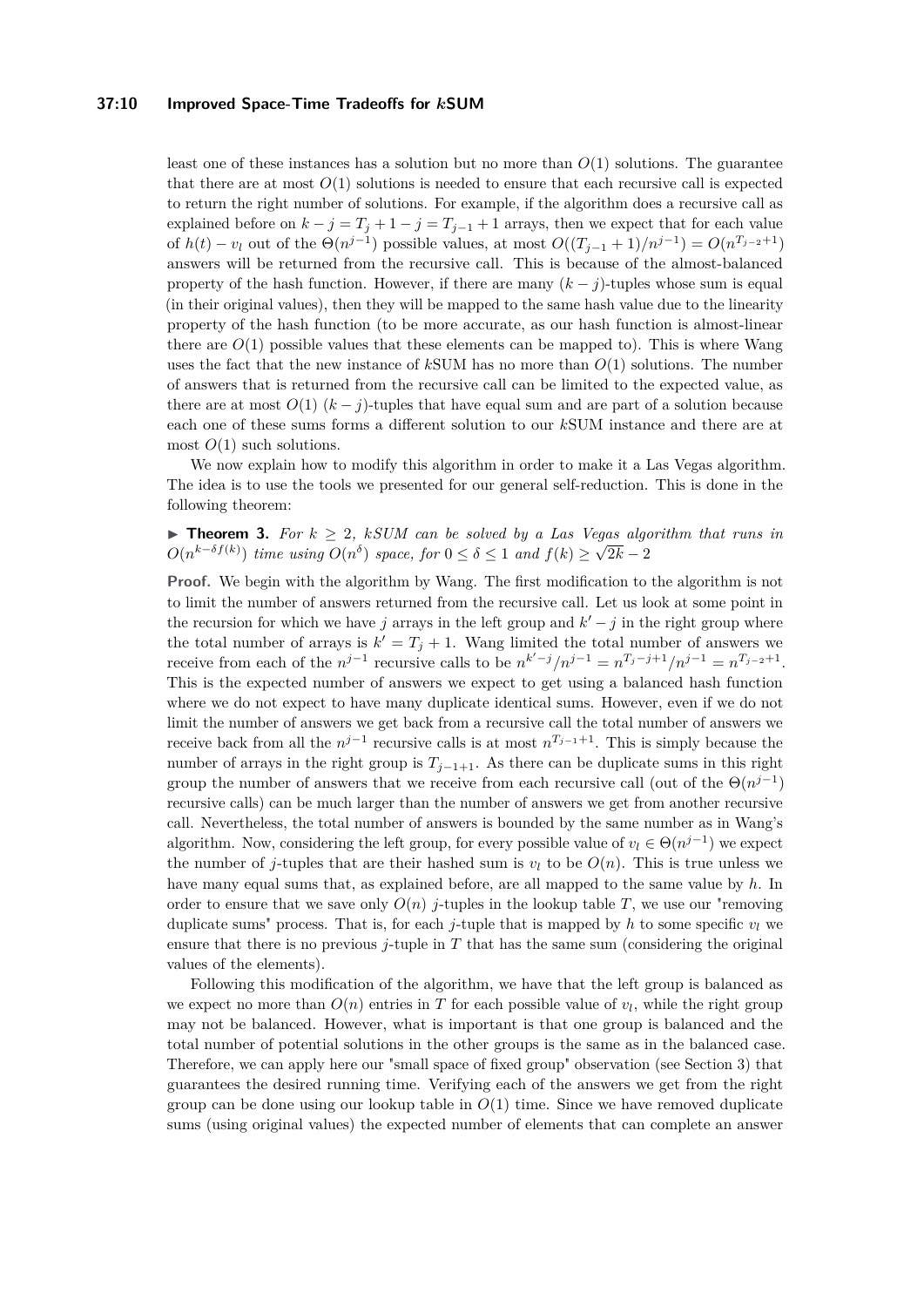from the right group to a solution to the original *k*SUM instance is no more than *O*(1). This is because the number of elements mapped to some specific value of *h* and having the same value by some *h'* from some upper level of our recursion is not expected to be more than  $O(1)$ , as the range of *h*' is at least  $n<sup>j</sup>$  and the number of *j*-tuples is  $n<sup>j</sup>$ . Therefore, the total running time will be  $O(n^{T_{j-1}+1})$  even for our modified algorithm. Moreover, the expected number of answers that are returned by the algorithm for a specific target value is  $O(n^{T_{j-2}+1}).$ 

We note that the answers that are returned from the right group are returned following the "paused reporting" scheme we have described in our self-reduction. We get answers one by one by going back and forth in our recursion and pausing the execution each time we get a candidate solution (it seems that it is also needed in Wang's algorithm though it was not explicitly mentioned in his description).

To conclude, by modifying Wang's algorithm so that the number of the answers returned to the previous level of recursion is not limited and by removing duplicates in the right group (within every level of recursion) we obtained a Las Vegas algorithm that solves  $(T_i + 1)$ SUM in  $O(n^{T_{j-1}+1})$  time and linear space. Using the self-reduction with  $m=1$  we have a Las Vegas algorithm that solves *k*SUM using  $O(n^{k-\delta f(k)})$  time, for  $f(k) \ge \sqrt{2k} - 2$ , and  $O(n^{\delta})$ space, for  $0 \leq \delta \leq 1$ .

This Las Vegas algorithm has a better running time than an algorithm using the selfrins Las vegas algorithm has a better running time than an algorithm using the sentential reduction directly because of the additional  $\sqrt{2}$  factor before the  $-\sqrt{k}$  in the exponent. However, as we will explain in the following sections, there are other uses of our general self-reduction approach.

# **6 Space-Time Tradeoffs for Large Space**

We now consider how to solve kSUM for the case where we can use space which is  $O(n^{\delta})$  for *δ >* 1. We have two approaches to handle this case. The first one is a generalization of the Las Vegas algorithm from the previous section. The second uses our general self-reduction approach from Section [3.](#page-3-0)

We begin with the first solution and obtain the following result:

**► Lemma 6.** For  $k \geq 2$ ,  $kSUM$  can be solved by a Las Vegas algorithm that runs in  $O(n^{k-\sqrt{\delta}f(k)})$  *time using*  $O(n^{\delta})$  *space, for integer*  $\frac{k}{4} \ge \delta > 1$  *and*  $f(k) \ge \sqrt{2k} - 2$ *.* 

**Proof.** The proof appears in the full version of this paper.

The approach of the last theorem has one drawback - it gives no solution for the case where we can use  $O(n^{\delta})$  space for non integer  $\delta > 1$ . To solve this case we use our general self-reduction approach and obtain the following:

**► Theorem 4.** For  $k \geq 2$ , *kSUM* can be solved by a Las Vegas algorithm that runs in  $O(n^{k-\sqrt{\delta}f(k)})$  *time using*  $O(n^{\delta})$  *space, for*  $\frac{k}{4} \geq \delta > 1$  *and*  $f(k) \geq \sqrt{2k} - 2$ *.* 

**Proof.** Recall that the idea of the self-reduction is to split our *k*SUM instance into *k/m* groups of *m* arrays. An almost-linear almost-balanced hash function *h* is applied to all elements. Then, each group is solved recursively and the answers reported by all of these  $k/m$  mSUM instances form an instance of  $\left(\frac{k}{m}\right)$ SUM. This approach leads to the following recursive runtime formula:  $T(k, n, n^{\delta}) = n^{(k/m-1)(m-\delta)}(T(m, n, n^{\delta}) + T(k/m, n^{\delta}, n^{\delta}))$  (see the full details in Section [3\)](#page-3-0). This approach works even for  $\delta > 1$ . It turns out that the best choice of *m* for  $\delta > 1$  is  $m = \lceil \delta \rceil$ , which coincides with our choice of *m* for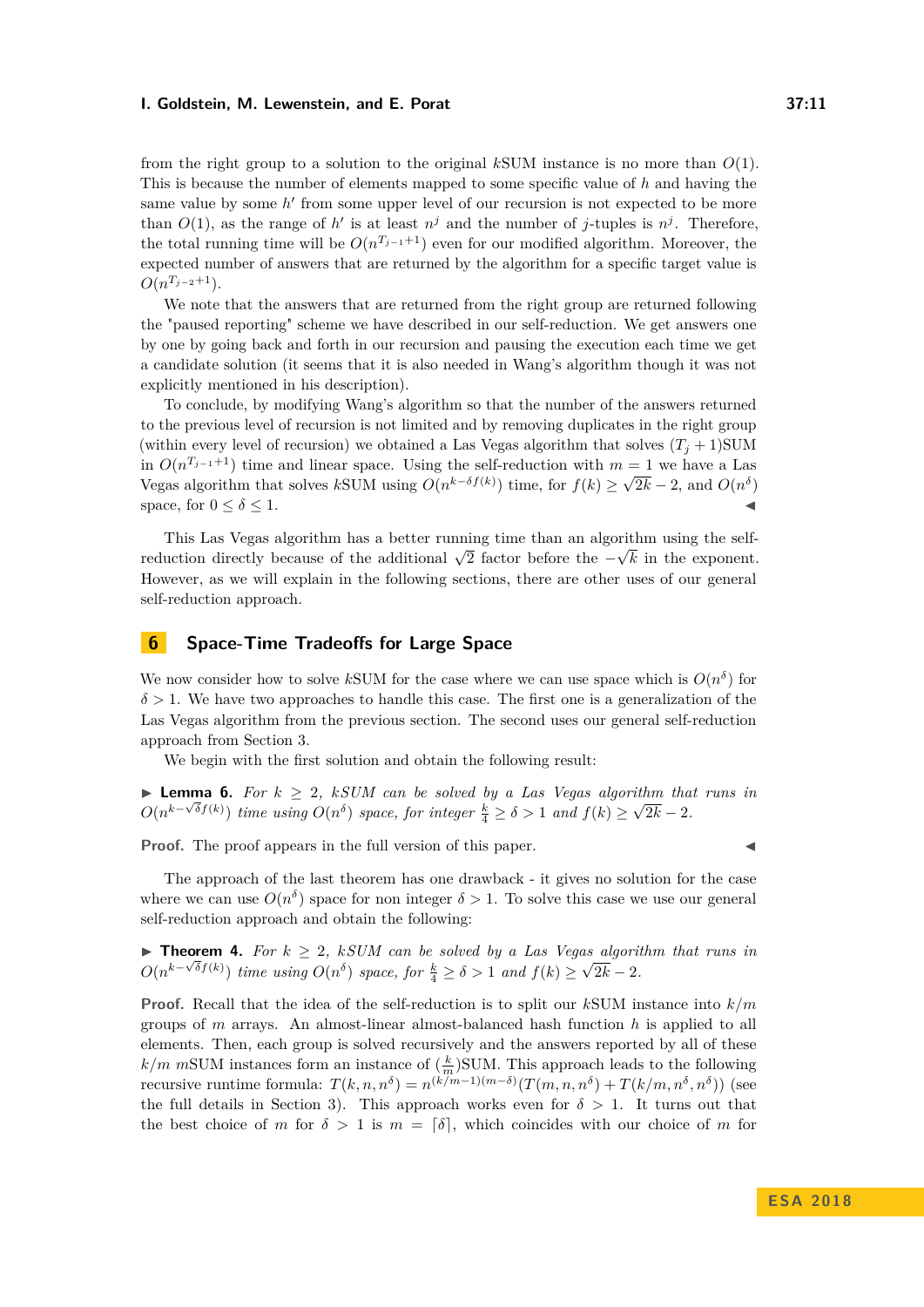#### **37:12 Improved Space-Time Tradeoffs for** *k***SUM**

 $\delta \leq 1$ . Following this choice, we have that  $T(k, n, n^{\delta}) = n^{(k/\lceil \delta \rceil - 1)(\lceil \delta \rceil - \delta)} (T(\lceil \delta \rceil, n, n^{\delta}) +$  $T(k/[\delta], n^{\delta}, n^{\delta})) = O(n^{(k/[\delta]-1)(\lceil \delta \rceil - \delta)}(n^{\lceil \delta \rceil} + T(k/[\delta], n^{\delta}, n^{\delta}))).$  If we plug in our Las Vegas solution following Wang's approach from Section  $5$ , we get that the running time is approximately  $O(n^{(k/\lceil \delta \rceil - 1)(\lceil \delta \rceil - \delta)} (n^{\lceil \delta \rceil} + n^{\delta(k/\lceil \delta \rceil})^{-\delta} \sqrt{2k/\lceil \delta \rceil})$ ). Therefore, the running time to solve *k*SUM using  $O(n^{\delta})$  space for  $\delta > 1$  is  $O(n^{k-\sqrt{\delta}f(k)})$  for  $f(k) \ge \sqrt{2k-2}$ .

We see that for integer values of  $\delta$  the last result coincides with the previous approach. Using the self-reduction approach even for non integer values of  $\delta$ , we get similar running time behaviour. We note that using the same ideas from Theorem 3 and the results from Section 4 we can have the same result as Theorem 3 for a deterministic algorithm but with running time which is  $O(n^{k-\sqrt{\delta}f(k)})$  for  $f(k) \geq \sqrt{k-2}$ .

## **7 Space Efficient Solutions to 6SUM**

In this section we present some space efficient solutions to 6SUM that demonstrate the usefulness of our general self-reduction in concrete cases. For 3SUM we do not know any truly subquadratic time solution and for 4SUM we have an  $O(n^2)$  time solution using linear space, which seems to be optimal. Investigating 6SUM is interesting because in some sense 6SUM can be viewed as a problem that has some of the flavour of both 3SUM and 4SUM, which is related to the fact that 2 and 3 are the factors of 6. Specifically, 6SUM has a trivial solution running in  $O(n^3)$  time using  $O(n^3)$  space. However, when only  $O(n)$  space is allowed 6SUM can be solved in  $O(n^4)$  time by Wang's algorithm. More generally, using Wang's solution 6SUM can be solved using  $O(n^{\delta})$  space in  $O(n^{5-\delta})$  time for any  $\delta \leq 1$ . As one can see, on the one hand 6SUM can be solved in  $O(n^3)$  time that seems to be optimal, which is similar to 4SUM. On the other hand, when using at most linear space no  $O(n^{4-\epsilon})$  solution is known for any  $\epsilon > 0$ , which has some flavour of the hardness of 3SUM.

There are two interesting questions following this situation: (i) Can 6SUM be solved in  $O(n^3)$  time using less space than  $O(n^3)$ ? (ii) Can 6SUM be solved in  $O(n^4)$  time using truly sublinear space?. Using our techniques we provide a positive answer to both questions.

We begin with an algorithm that answer the first question and obtain the following result:

**► Theorem 7.** *There is a Las Vegas algorithm that solves* 6*SUM and runs in*  $O(n^{5-\delta} + n^3)$ *time using*  $O(n^{\delta})$  *space, for any*  $\delta \geq 0.5$ *.* 

**Proof.** The proof appears in the full version of this paper.

By the last theorem we get a tradeoff between time and space which demonstrates in one extreme that 6SUM can be solved in  $O(n^3)$  time using  $O(n^2)$  space instead of the  $O(n^3)$ space of the trivial solution.

The algorithm from the previous theorem runs in  $O(n^4)$  time while using  $O(n)$  space, this is exactly the complexity of Wang's algorithm for 6SUM. We now present an algorithm that runs in  $O(n^4)$  time but uses truly sublinear space.

**► Theorem 8.** *There is a Las Vegas algorithm that solves* 6*SUM and runs in*  $O(n^{6-3\delta} + n^4)$ *time using*  $O(n^{\delta})$  *space, for any*  $\delta \geq 0$ *.* 

**Proof.** The proof appears in the full version of this paper.

By setting  $\delta = 2/3$  in the last theorem, we have an algorithm that solves 6SUM in  $O(n^4)$ time while using just  $O(n^{2/3})$  space.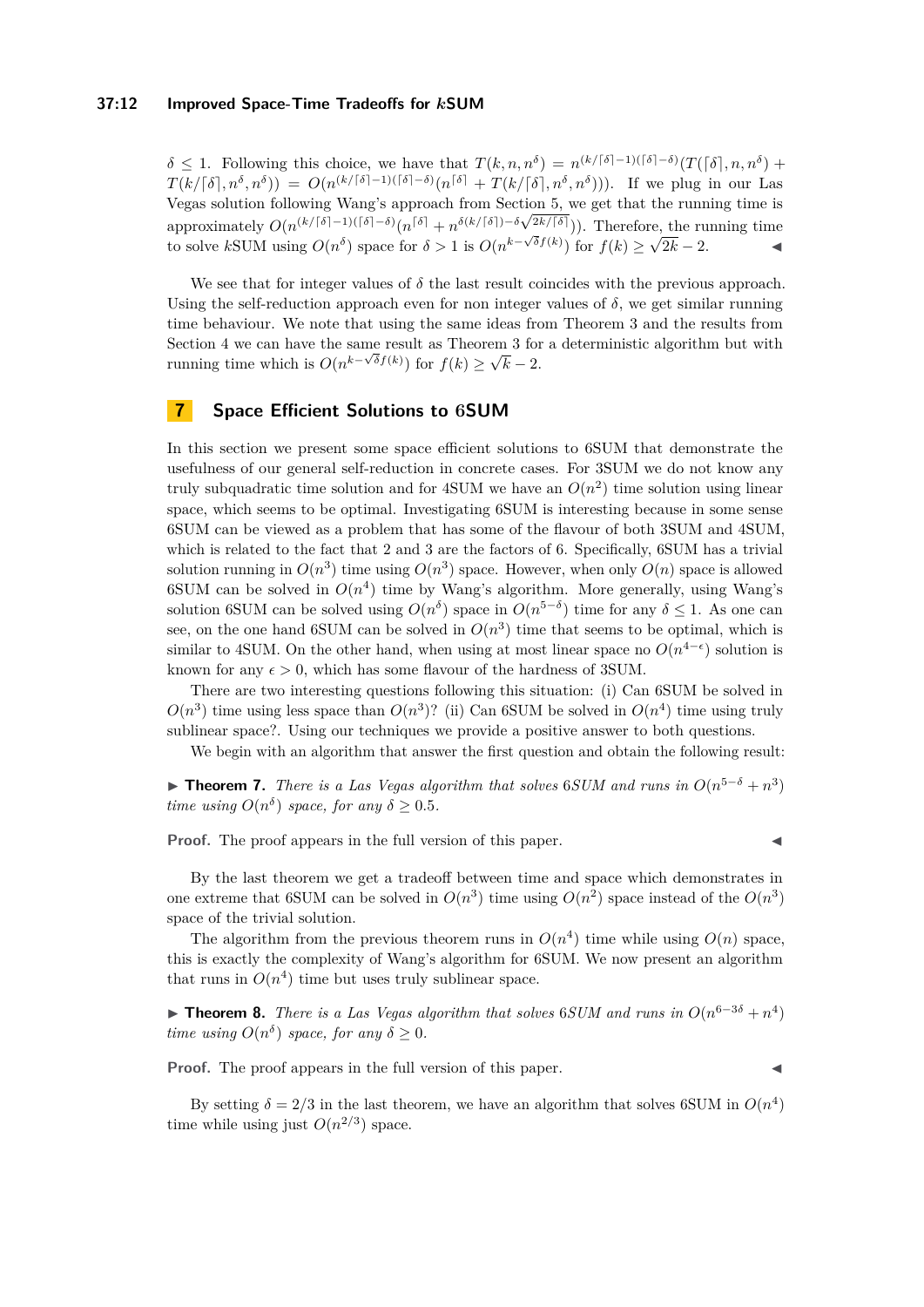#### **References**

- <span id="page-12-6"></span>**1** Amir Abboud and Kevin Lewi. Exact weight subgraphs and the k-sum conjecture. In *International Colloquium on Automata, Languages and Programming, ICALP 2013*, pages 1–12, 2013.
- <span id="page-12-3"></span>**2** Amir Abboud and Virginia Vassilevska Williams. Popular conjectures imply strong lower bounds for dynamic problems. In *Foundations of Computer Science, FOCS 2014*, pages 434–443, 2014.
- <span id="page-12-0"></span>**3** Amir Abboud, Virginia Vassilevska Williams, and Oren Weimann. Consequences of faster alignment of sequences. In *International Colloquium on Automata, Languages and Programming, ICALP 2014*, pages 39–51, 2014.
- <span id="page-12-7"></span>**4** Amir Abboud, Virginia Vassilevska Williams, and Huacheng Yu. Matching triangles and basing hardness on an extremely popular conjecture. In *Symposium on Theory of Computing, STOC 2015*, pages 41–50, 2015.
- <span id="page-12-1"></span>**5** Amihood Amir, Timothy M. Chan, Moshe Lewenstein, and Noa Lewenstein. On hardness of jumbled indexing. In *International Colloquium on Automata, Languages and Programming, ICALP 2014*, pages 114–125, 2014.
- <span id="page-12-11"></span>**6** Per Austrin, Petteri Kaski, Mikko Koivisto, and Jussi Määttä. Space-time tradeoffs for subset sum: An improved worst case algorithm. In *International Colloquium on Automata, Languages, and Programming, ICALP 2013*, pages 45–56, 2013.
- <span id="page-12-12"></span>**7** Nikhil Bansal, Shashwat Garg, Jesper Nederlof, and Nikhil Vyas. Faster space-efficient algorithms for subset sum and k-sum. In *Symposium on Theory of Computing, STOC 2017*, pages 198–209, 2017.
- <span id="page-12-15"></span>**8** Ilya Baran, Erik D. Demaine, and Mihai Patrascu. Subquadratic algorithms for 3SUM. In *Workshop on Algorithms and Data Structures, WADS 2005*, pages 409–421, 2005.
- <span id="page-12-4"></span>**9** Gill Barequet and Sariel Har-Peled. Polygon-containment and translational min-hausdorffdistance between segment sets are 3sum-hard. In *Symposium on Discrete Algorithms, SODA 1999*, pages 862–863, 1999.
- <span id="page-12-9"></span>**10** Anja Becker, Jean-Sébastien Coron, and Antoine Joux. Improved generic algorithms for hard knapsacks. In *Theory and Applications of Cryptographic Techniques, EUROCRYPT 2011*, pages 364–385, 2011.
- <span id="page-12-16"></span>**11** Martin Dietzfelbinger. Universal hashing and k-wise independent random variables via integer arithmetic without primes. In *Symposium on Theoretical Aspects of Computer Science, STACS 1996*, pages 569–580, 1996.
- <span id="page-12-10"></span>**12** Itai Dinur, Orr Dunkelman, Nathan Keller, and Adi Shamir. Efficient dissection of composite problems, with applications to cryptanalysis, knapsacks, and combinatorial search problems. In *Cryptology Conference, CRYPTO 2012*, pages 719–740, 2012.
- <span id="page-12-5"></span>**13** Anka Gajentaan and Mark H. Overmars. On a class of  $O(n^2)$  problems in computational geometry. *Comput. Geom.*, 5:165–185, 1995.
- <span id="page-12-2"></span>**14** Isaac Goldstein, Tsvi Kopelowitz, Moshe Lewenstein, and Ely Porat. How hard is it to find (honest) witnesses? In *European Symposium on Algorithms, ESA 2016*, pages 45:1–45:16, 2016.
- <span id="page-12-13"></span>**15** Isaac Goldstein, Tsvi Kopelowitz, Moshe Lewenstein, and Ely Porat. Conditional lower bounds for space/time tradeoffs. In *Algorithms and Data Structures Symposium, WADS 2017*, pages 421–436, 2017.
- <span id="page-12-14"></span>**16** Isaac Goldstein, Moshe Lewenstein, and Ely Porat. Orthogonal vectors indexing. In *International Symposium on Algorithms and Computation, ISAAC 2017*, pages 40:1–40:12, 2017.
- <span id="page-12-8"></span>**17** Nick Howgrave-Graham and Antoine Joux. New generic algorithms for hard knapsacks. In *Theory and Applications of Cryptographic Techniques, EUROCRYPT 2010*, pages 235–256, 2010.